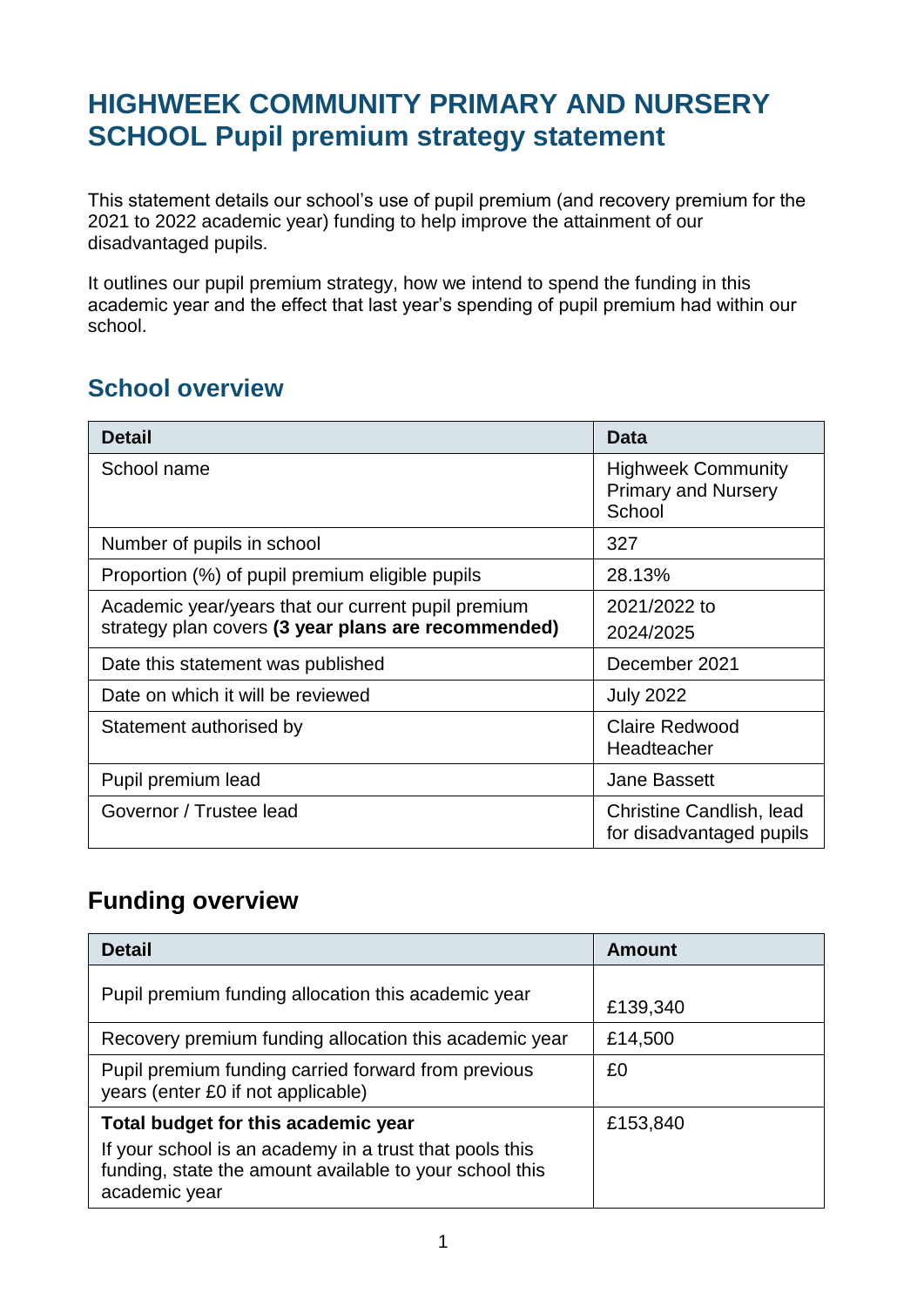# **Part A: Pupil premium strategy plan**

#### **Statement of intent**

Our intention is to create engaging, curious and resilient learners by equipping them with the key characteristics of learning to enable them to embrace challenge and take risks. Through the strong culture of Growth Mindset and self-efficacy, we develop the values, skills and attitudes needed to become aspirational lifelong learners.

High-quality first teaching is at the heart of our approach, with a focus on areas in which disadvantaged pupils require the most support. This is proven to have the greatest impact on closing the disadvantage attainment gap and at the same time will benefit the non-disadvantaged pupils in our school. Implicit in the intended outcomes detailed below, is the intention that non-disadvantaged pupils' attainment will be improved alongside progress for their disadvantaged peers.

Our approach will be responsive to common challenges and individual needs, rooted in robust diagnostic assessment. The approaches we have adopted complement each other to help pupils excel. To ensure they are effective we will:

- ensure disadvantaged pupils are challenged
- act early to intervene at the point need is identified

adopt a whole school approach in which all staff take responsibility for all pupils, including disadvantaged pupils' outcomes and raise expectations of what they can achieve

Our strategy is also integral to wider school plans for education recovery, notably in its targeted support, including that of the National Tutoring Programme, for pupils whose education has been worst affected, including non-disadvantaged pupils.

#### **Challenges**

This details the key challenges to achievement that we have identified among our disadvantaged pupils.

| <b>Challenge</b><br>number | <b>Detail of challenge</b>                                                                                                                                                          |
|----------------------------|-------------------------------------------------------------------------------------------------------------------------------------------------------------------------------------|
|                            | Assessments and observations have indicated that a number of disad-<br>vantaged pupils have difficulty with learning and the application of phon-<br>ics in key stages one and two. |
|                            | Assessments indicate underdeveloped oral language skills and vocabu-<br>lary gaps among many disadvantaged pupils. These are evident from                                           |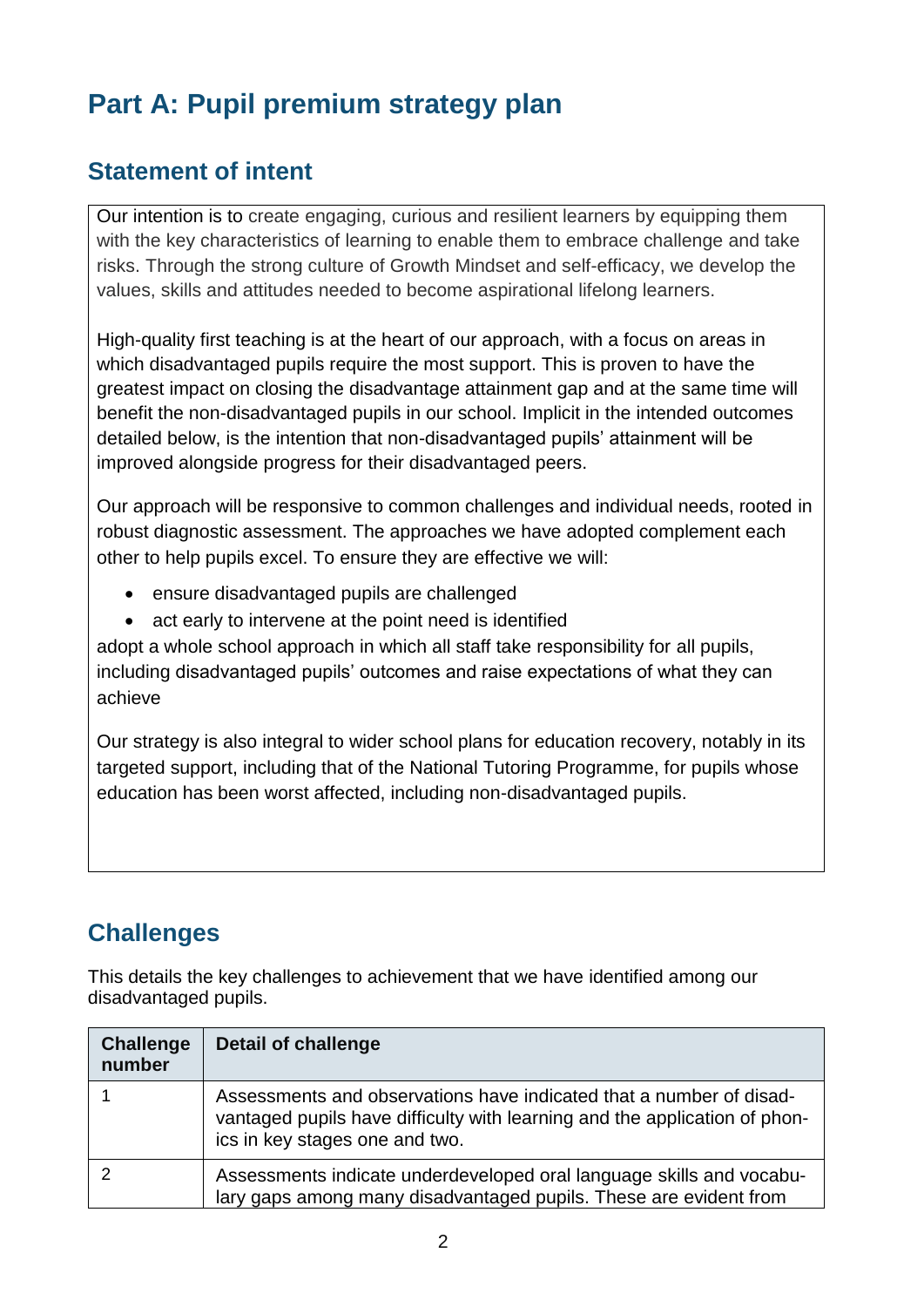|   | Nursery through to KS2 and in general, are more prevalent among our<br>disadvantaged pupils than their peers.                                                                                                                                                                                                                                                                                                                                                                                                         |
|---|-----------------------------------------------------------------------------------------------------------------------------------------------------------------------------------------------------------------------------------------------------------------------------------------------------------------------------------------------------------------------------------------------------------------------------------------------------------------------------------------------------------------------|
| 3 | Reading assessments have indicated that a number of disadvantaged<br>pupils have difficulty with reading fluency. This impacts on access to the<br>whole curriculum across the Primary age range.                                                                                                                                                                                                                                                                                                                     |
| 4 | Our assessments and observations indicate that the education and well-<br>being of many of our disadvantaged pupils have been impacted by par-<br>tial school closures to a greater extent than for other pupils. These find-<br>ings are supported by national studies.                                                                                                                                                                                                                                              |
|   | This has resulted in significant knowledge gaps leading to pupils falling<br>further behind age-related expectations, especially in maths and writing.                                                                                                                                                                                                                                                                                                                                                                |
|   | Internal assessments in maths from summer 2021 indicate that disad-<br>vantaged pupils are attaining below their peers. Internal assessments in<br>writing from summer 2021 indicate that disadvantaged pupils are attain-<br>ing below their peers.                                                                                                                                                                                                                                                                  |
| 5 | Observations and discussions with pupils and families have identified<br>social and emotional issues for many pupils. These challenges particu-<br>larly affect disadvantaged pupils, including their attainment.                                                                                                                                                                                                                                                                                                     |
|   | The requirement for pastoral support and interventions has increased.                                                                                                                                                                                                                                                                                                                                                                                                                                                 |
| 6 | ATTENDANCE: Our overall attendance last year was higher than national. At-<br>tendance for disadvantaged pupils is lower than that of non disadvantaged pu-<br>pils.<br>Whole school attendance [Last Year]<br>Average whole school attendance<br>Average attendance,<br>$110 -$<br>Last Year<br>$100 -$<br>Average attendance<br>92.63<br>filtered by Pupil Premium,<br>Last Year (Pastoral)]<br>$90 -$<br>$80 -$<br>$70 -$<br>60<br>$50 -$<br>$40 -$<br>$30 -$<br>20<br>$10 -$<br>$\mathbf 0$<br>Average Attendance |
|   | PERSISTENT ABSENCE: Data shows that there was far more persistent<br>absenteeism last year amongst our disadvantaged pupils.                                                                                                                                                                                                                                                                                                                                                                                          |

### **Intended outcomes**

This explains the outcomes we are aiming for **by the end of our current strategy plan**, and how we will measure whether they have been achieved.

| Intended outcome | <b>Success criteria</b> |
|------------------|-------------------------|
|                  |                         |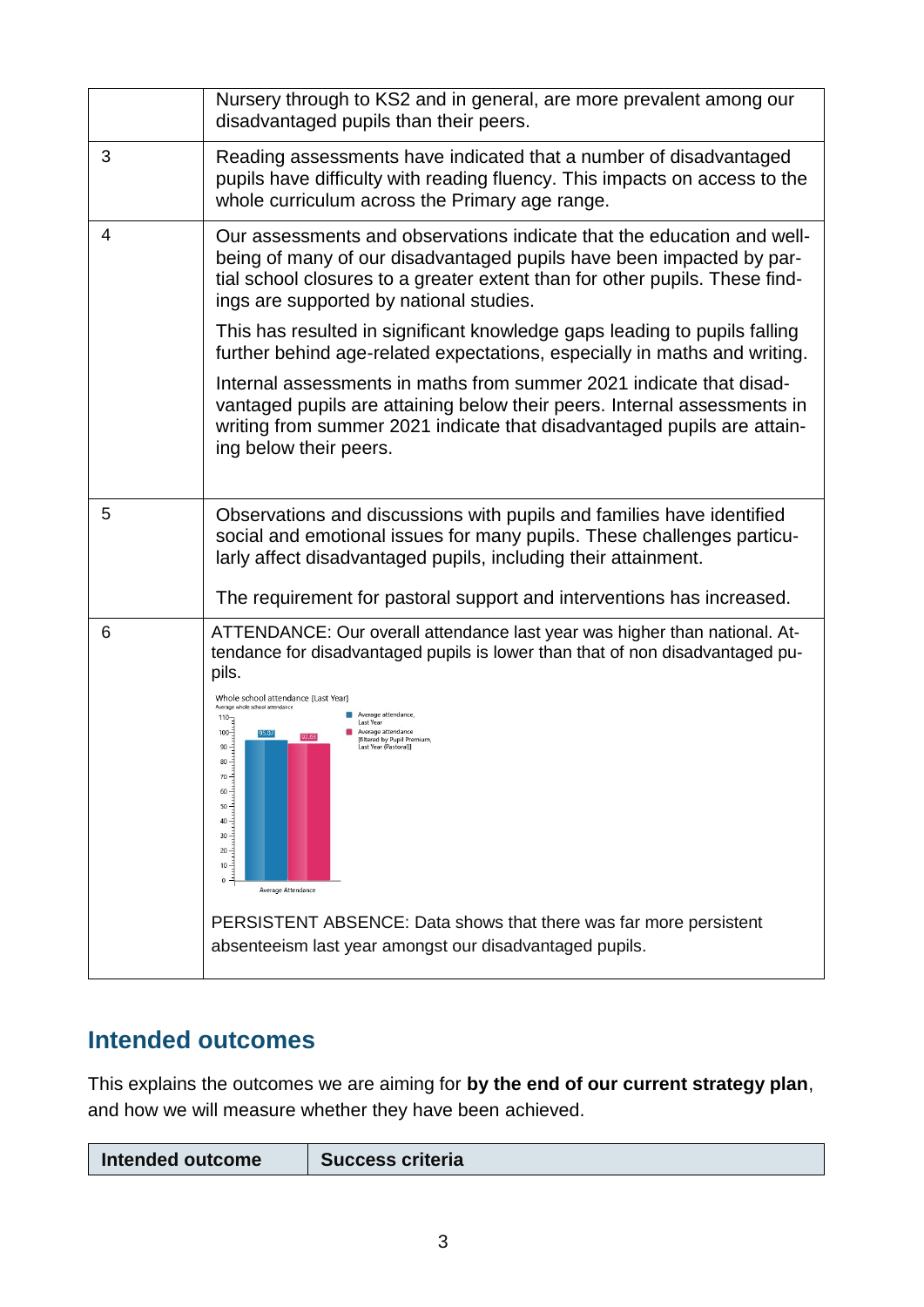| Improve phonics<br>understanding and<br>application amongst<br>disadvantaged pupils                                        | By the end of KS1 2024/25 show that more than 90% dis-<br>advantaged pupils met the expected standard.                                                                                                                                                                                                                                                |
|----------------------------------------------------------------------------------------------------------------------------|-------------------------------------------------------------------------------------------------------------------------------------------------------------------------------------------------------------------------------------------------------------------------------------------------------------------------------------------------------|
| Improved oral<br>language skills and<br>vocabulary among<br>disadvantaged pupils.                                          | Assessments and observations indicate significantly im-<br>proved oral language among disadvantaged pupils. This is<br>evident when triangulated with other sources of evidence,<br>including engagement in lessons, book scrutiny and ongo-<br>ing formative assessment.                                                                             |
| Improved reading<br>attainment among<br>disadvantaged pupils.                                                              | KS2 reading outcomes in 2024/25 show that<br>disadvantaged pupils are in line with their non-<br>disadvantaged peers nationally                                                                                                                                                                                                                       |
| Improved writing<br>attainment among<br>disadvantaged pupils.                                                              | KS2 writing outcomes in 2024/25 show that disadvantaged<br>pupils are in line with their non-disadvantaged peers<br>nationally                                                                                                                                                                                                                        |
| Improved maths<br>attainment for<br>disadvantaged pupils at<br>the end of KS2.                                             | KS2 maths outcomes in 2024/25 show that disadvantaged<br>pupils are in line with their non-disadvantaged peers<br>nationally                                                                                                                                                                                                                          |
| To achieve and sustain<br>improved wellbeing for<br>all pupils in our school,<br>particularly our<br>disadvantaged pupils. | Sustained high levels of wellbeing from 2024/25 demon-<br>strated by:<br>qualitative data from student voice, student and parent<br>surveys and teacher observations<br>a significant increase in participation in enrichment ac-<br>$\bullet$<br>tivities, particularly among disadvantaged pupils                                                   |
| To achieve and sustain<br>improved attendance<br>for all pupils,<br>particularly our<br>disadvantaged pupils.              | Sustained high attendance from 2024/25 demonstrated by:<br>The overall absence rate for all pupils is lower than the<br>$\bullet$<br>national average. The attendance of disadvantaged pu-<br>pils is in line with all pupils nationally.<br>The percentage of pupils who are persistently absent is<br>$\bullet$<br>lower than the national average. |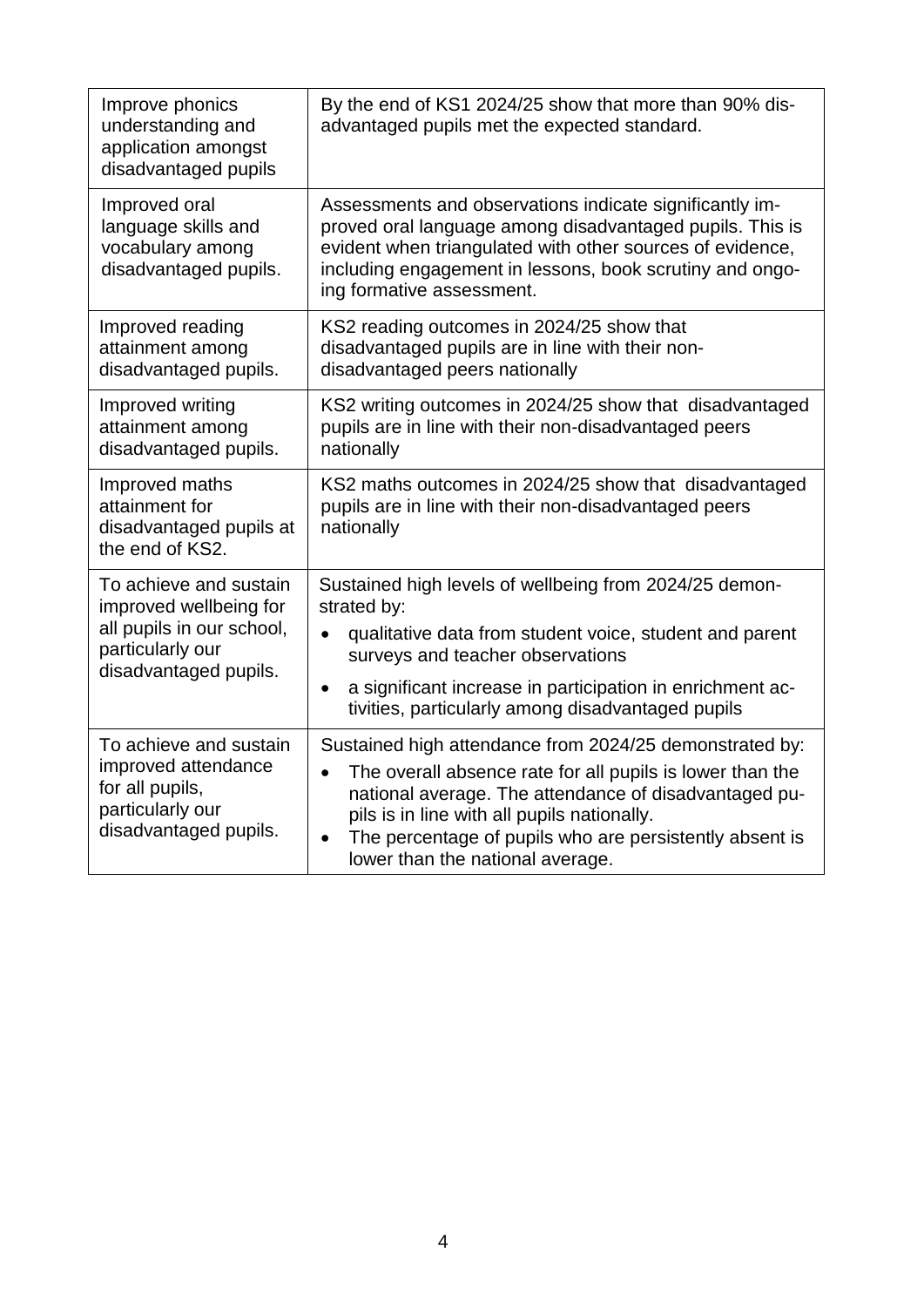### **Activity in this academic year**

This details how we intend to spend our pupil premium (and recovery premium funding) **this academic year** to address the challenges listed above.

#### **Teaching (for example, CPD, recruitment and retention)**

Budgeted cost: £60,840

| <b>Activity</b>                                                                                                                                                                                                                                                           | <b>Evidence that supports this</b><br>approach                                                                                                                                                                                                                                                                                                                                                                                                                                                         | <b>Challenge</b><br>number(s)<br>addressed |
|---------------------------------------------------------------------------------------------------------------------------------------------------------------------------------------------------------------------------------------------------------------------------|--------------------------------------------------------------------------------------------------------------------------------------------------------------------------------------------------------------------------------------------------------------------------------------------------------------------------------------------------------------------------------------------------------------------------------------------------------------------------------------------------------|--------------------------------------------|
| Purchase of standardised<br>diagnostic assessments.<br>Training for staff to ensure<br>assessments are interpreted<br>and administered correctly.                                                                                                                         | Standardised tests can provide reliable<br>insights into the specific strengths and<br>weaknesses of each pupil to help<br>ensure they receive the correct<br>additional support through interventions<br>or teacher instruction:<br>Standardised tests   Assessing and<br><b>Monitoring Pupil Progress   Education</b><br><b>Endowment Foundation   EEF</b>                                                                                                                                           | 3, 4                                       |
| Embedding dialogic activities<br>across the school curricu-<br>lum. These can support pu-<br>pils to articulate key ideas,<br>consolidate understanding<br>and extend vocabulary.<br>We will purchase resources<br>and fund ongoing teacher<br>training and release time. | There is a strong evidence base that<br>suggests oral language interventions,<br>including dialogic activities such as<br>high-quality classroom discussion, are<br>inexpensive to implement with high im-<br>pacts on reading:<br>Oral language interventions   Toolkit<br><b>Strand   Education Endowment Foun-</b><br>dation   EEF                                                                                                                                                                  | $\overline{2}$                             |
| Enhancement of our reading<br>teaching and curriculum<br>planning in line with DfE and<br>EEF guidance.<br>We will fund teacher and<br>subject leader release time<br>to support and embed best<br>practice across the school.                                            | https://educationendowmentfoundation.<br>org.uk/education-evidence/teaching-<br>learning-toolkit/reading-<br>comprehension-strategies<br>https://educationendowmentfoundation.<br>org.uk/news/primary-pupils-reading-<br>skills-boosted-by-programme-which-<br>gets-them-to-question-<br>texts?utm_source=/news/primary-<br>pupils-reading-skills-boosted-by-<br>programme-which-gets-them-to-<br>question-<br>texts&utm_medium=search&utm_camp<br>aign=site_search&search_term=readin<br>$\mathbf{g}$ | 3, 4                                       |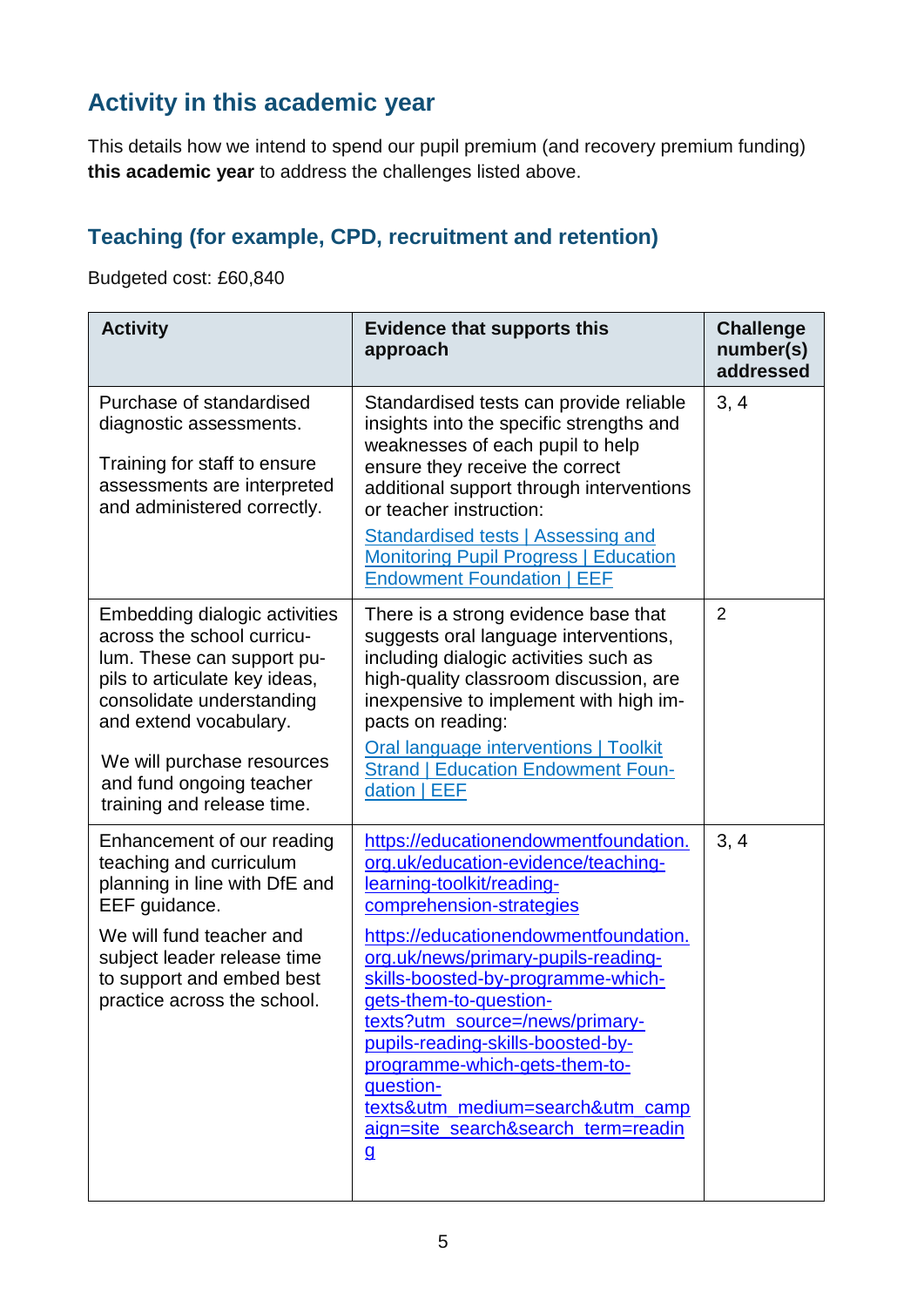|                                                                                                                                                                                                                                                                                                                    | https://educationendowmentfoundation.<br>org.uk/education-evidence/guidance-<br>reports/effective-professional-<br>development                                                                                                                                                                                                                                                                                                                                                                                                         |                |
|--------------------------------------------------------------------------------------------------------------------------------------------------------------------------------------------------------------------------------------------------------------------------------------------------------------------|----------------------------------------------------------------------------------------------------------------------------------------------------------------------------------------------------------------------------------------------------------------------------------------------------------------------------------------------------------------------------------------------------------------------------------------------------------------------------------------------------------------------------------------|----------------|
| Enhancement of our writing<br>teaching and curriculum<br>planning in line with DfE and<br>EEF guidance.<br>We will fund teacher and<br>subject leader release time<br>to support and embed best<br>practice across the school.                                                                                     | https://educationendowmentfoundation.<br>org.uk/education-evidence/guidance-<br>reports/literacy-ks2<br>https://educationendowmentfoundation.<br>org.uk/education-evidence/guidance-<br>reports/literacy-ks-1<br>https://educationendowmentfoundation.<br>org.uk/education-evidence/guidance-<br>reports/effective-professional-<br>development                                                                                                                                                                                        | $\overline{4}$ |
| Enhancement of our maths<br>teaching and curriculum<br>planning in line with DfE and<br>EEF guidance.<br>We will fund teacher and<br>subject leader release time<br>to embed key elements of<br>guidance in school and to<br>access Maths Hub resources<br>and CPD (including Teach-<br>ing for Mastery training). | The DfE non-statutory guidance has<br>been produced in conjunction with the<br>National Centre for Excellence in the<br>Teaching of Mathematics, drawing on<br>evidence-based approaches:<br>Maths guidance KS 1 and 2.pdf<br>(publishing.service.gov.uk)<br>The EEF guidance is based on a range<br>of the best available evidence:<br><b>Improving Mathematics in Key Stages</b><br>$2$ and $3$<br>https://educationendowmentfounda-<br>tion.org.uk/education-evidence/guid-<br>ance-reports/effective-professional-de-<br>velopment | 4              |
| Continued CPD including<br>case studies around growth<br>mindset and learning<br>dispositions to support high<br>quality teaching and<br>learning.                                                                                                                                                                 | https://educationendowmentfounda-<br>tion.org.uk/education-evidence/teach-<br>ing-learning-toolkit/metacognition-and-<br>self-regulation                                                                                                                                                                                                                                                                                                                                                                                               | All            |
| Improve the quality of social<br>and emotional (SEL) learn-<br>ing.                                                                                                                                                                                                                                                | There is extensive evidence<br>associating childhood social and<br>emotional skills with improved<br>outcomes at school and in later life<br>(e.g., improved academic performance,                                                                                                                                                                                                                                                                                                                                                     | 5              |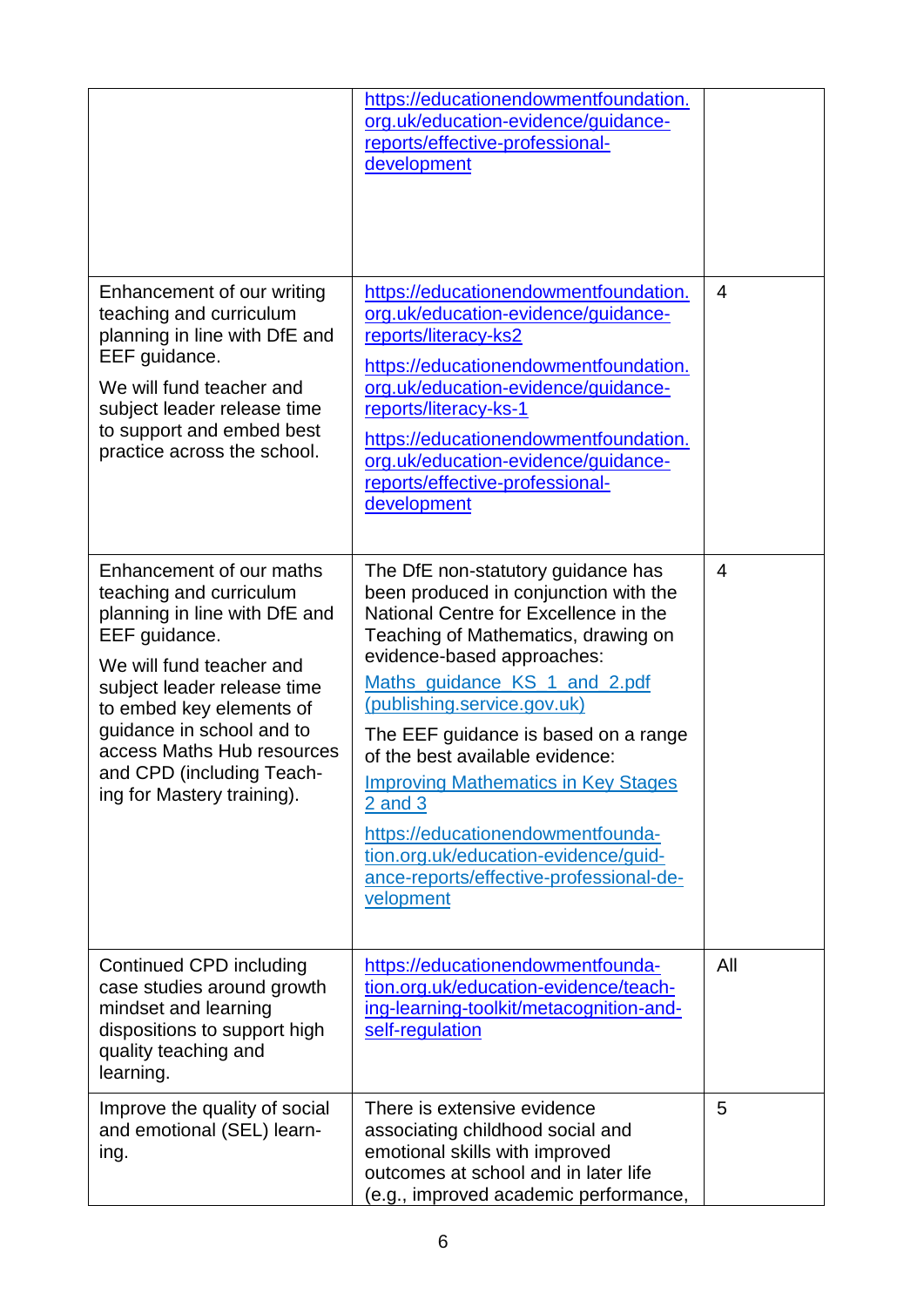| SEL approaches will be em-<br>bedded into routine educa-<br>tional practices and sup-<br>ported by professional devel-<br>opment and training for staff. | attitudes, behaviour and relationships<br>with peers):<br>EEF Social and Emotional Learning.<br>pdf(educationendowmentfoundation.or<br><u>g.uk)</u> |  |
|----------------------------------------------------------------------------------------------------------------------------------------------------------|-----------------------------------------------------------------------------------------------------------------------------------------------------|--|
| Whole staff training and deliv-<br>ery of zones of regulation<br>programme with the aim of<br>pupils developing their self-<br>regulation skills.        |                                                                                                                                                     |  |

#### **Targeted academic support (for example, tutoring, one-to-one support structured interventions)**

#### Budgeted cost: **£49,500**

| <b>Activity</b>                                                                                                                                                                                                               | Evidence that supports this approach                                                                                                                                                                                                                                                                                                                                           | <b>Challenge</b><br>number(s)<br>addressed |
|-------------------------------------------------------------------------------------------------------------------------------------------------------------------------------------------------------------------------------|--------------------------------------------------------------------------------------------------------------------------------------------------------------------------------------------------------------------------------------------------------------------------------------------------------------------------------------------------------------------------------|--------------------------------------------|
| Purchase and deliver a<br>programme to improve<br>listening, narrative and<br>vocabulary skills for<br>pupils who have<br>relatively low spoken<br>language skills. This will<br>include a number of<br>disadvantaged pupils. | Oral language interventions can have a<br>positive impact on pupils' language skills.<br>Approaches that focus on speaking,<br>listening and a combination of the two<br>show positive impacts on attainment:<br>Oral language interventions   EEF<br>(educationendowmentfoundation.org.uk)                                                                                    | $\overline{2}$                             |
| KS1: Additional phonics<br>sessions targeted at<br>disadvantaged pupils<br>who require further<br>phonics support.                                                                                                            | Phonics approaches have a strong<br>evidence base indicating a positive impact<br>on pupils, particularly from disadvantaged<br>backgrounds. Targeted phonics<br>interventions have been shown to be more<br>effective when delivered as regular<br>sessions over a period up to 12 weeks:<br><b>Phonics   Toolkit Strand   Education</b><br><b>Endowment Foundation   EEF</b> | 1                                          |
| KS2: Purchase and<br>deliver additional phonics<br>sessions targeted at<br>disadvantaged pupils<br>who require further<br>phonics support.                                                                                    | Phonics approaches have a strong<br>evidence base indicating a positive impact<br>on pupils, particularly from disadvantaged<br>backgrounds. Targeted phonics<br>interventions have been shown to be more<br>effective when delivered as regular<br>sessions over a period up to 12 weeks:<br><b>Phonics   Toolkit Strand   Education</b><br><b>Endowment Foundation   EEF</b> | 1                                          |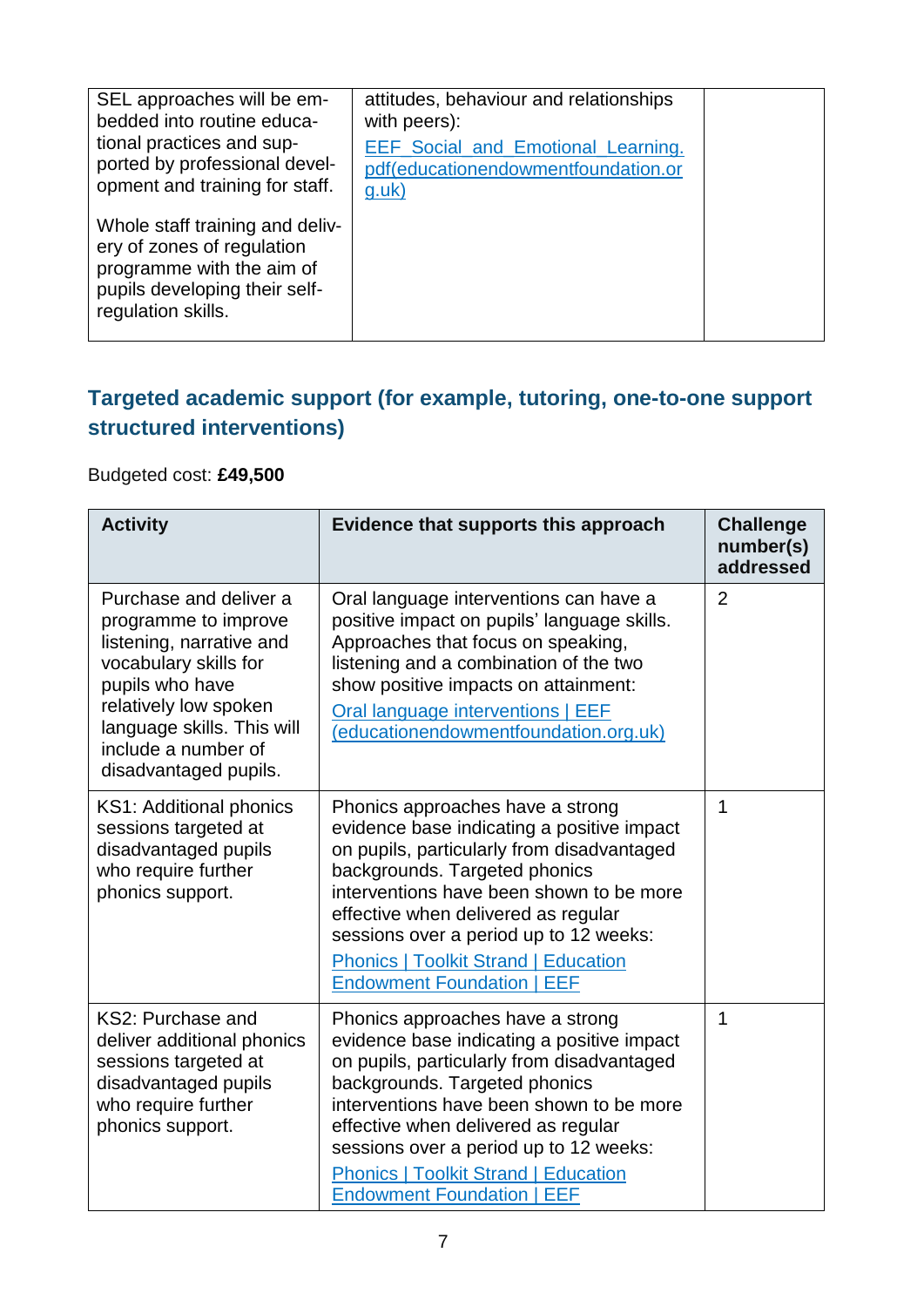| Engaging with the<br><b>National Tutoring Pro-</b><br>gramme and other<br>providers to provide<br>school-led tutoring for<br>pupils whose education<br>has been most impacted<br>by the pandemic. A<br>significant proportion of<br>the pupils who receive<br>tutoring will be<br>disadvantaged. | Tuition targeted at specific needs and<br>knowledge gaps can be an effective<br>method to support low attaining pupils or<br>those falling behind, both one-to-one:<br>One to one tuition   EEF (educationendow-<br>mentfoundation.org.uk)<br>And in small groups:<br><b>Small group tuition   Toolkit Strand   Educa-</b><br>tion Endowment Foundation   EEF | 1, 2, 3, 4 |
|--------------------------------------------------------------------------------------------------------------------------------------------------------------------------------------------------------------------------------------------------------------------------------------------------|---------------------------------------------------------------------------------------------------------------------------------------------------------------------------------------------------------------------------------------------------------------------------------------------------------------------------------------------------------------|------------|
| Focus will be: maths,<br>phonics, writing and<br>reading                                                                                                                                                                                                                                         |                                                                                                                                                                                                                                                                                                                                                               |            |

### **Wider strategies (for example, related to attendance, behaviour, wellbeing)**

Budgeted cost: £43,500

| <b>Activity</b>                                                                                                                                                                                                                                           | <b>Evidence that supports this</b><br>approach                                                                                                                                                                                                                                             | <b>Challenge</b><br>number(s)<br>addressed |
|-----------------------------------------------------------------------------------------------------------------------------------------------------------------------------------------------------------------------------------------------------------|--------------------------------------------------------------------------------------------------------------------------------------------------------------------------------------------------------------------------------------------------------------------------------------------|--------------------------------------------|
| Whole staff training on developing<br>relational practice and policy with the<br>aim of developing our school ethos<br>and continuing to build excellent<br>behaviour across the school, and in<br>particular to support our most<br>vulnerable learners. | Both targeted interventions and<br>universal approaches can have<br>positive overall effects:<br><b>Behaviour interventions   EEF</b><br>(educationendowmentfoundatio<br>n.org.uk)                                                                                                         | 5                                          |
| A range of interventions and pastoral<br>support to target social skills,<br>anxiety, emotional regulation,<br>physical and emotional health                                                                                                              | https://educationendowmentfou<br>ndation.org.uk/education-<br>evidence/teaching-learning-<br>toolkit/social-and-emotional-<br>learning<br>https://educationendowmentfou<br>ndation.org.uk/education-<br>evidence/teaching-learning-<br>toolkit/teaching-assistant-<br><b>interventions</b> | 5                                          |
| Embedding principles of good<br>practice set out in the DfE's<br><b>Improving School Attendance</b><br>advice.                                                                                                                                            | The DfE guidance has been<br>informed by engagement with<br>schools that have significantly                                                                                                                                                                                                | 6                                          |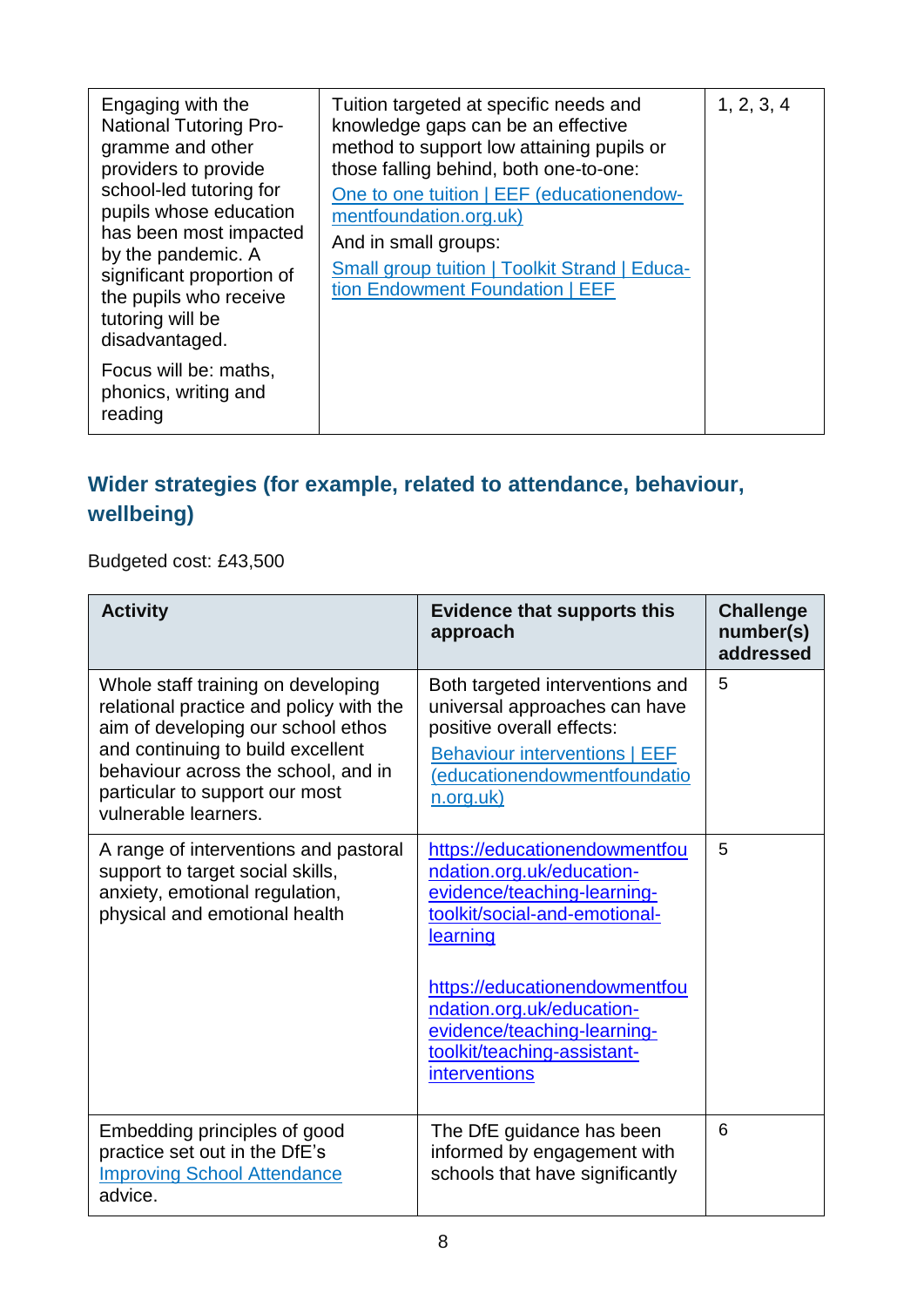| This will involve training and release<br>time for staff to develop and<br>implement new procedures.<br>New attendance officer has been<br>appointed.                                                | reduced levels of absence and<br>persistent absence.                                                                                                                                                          |     |
|------------------------------------------------------------------------------------------------------------------------------------------------------------------------------------------------------|---------------------------------------------------------------------------------------------------------------------------------------------------------------------------------------------------------------|-----|
| Family support worker working with<br>targeted families to support<br>attendance.                                                                                                                    |                                                                                                                                                                                                               |     |
| Increase parental support and<br>engagement, particularly for<br>disadvantaged/hard to reach<br>families with the aim of supporting<br>children's attendance, well being and<br>academic performance | https://educationendowmentfou<br>ndation.org.uk/education-<br>evidence/teaching-learning-<br>toolkit/parental-engagement                                                                                      | All |
| Contingency fund for acute issues.                                                                                                                                                                   | Based on our experiences and<br>those of similar schools to ours,<br>we have identified a need to set<br>a small amount of funding aside<br>to respond quickly to needs that<br>have not yet been identified. | All |

# **Total budgeted cost:** £153,840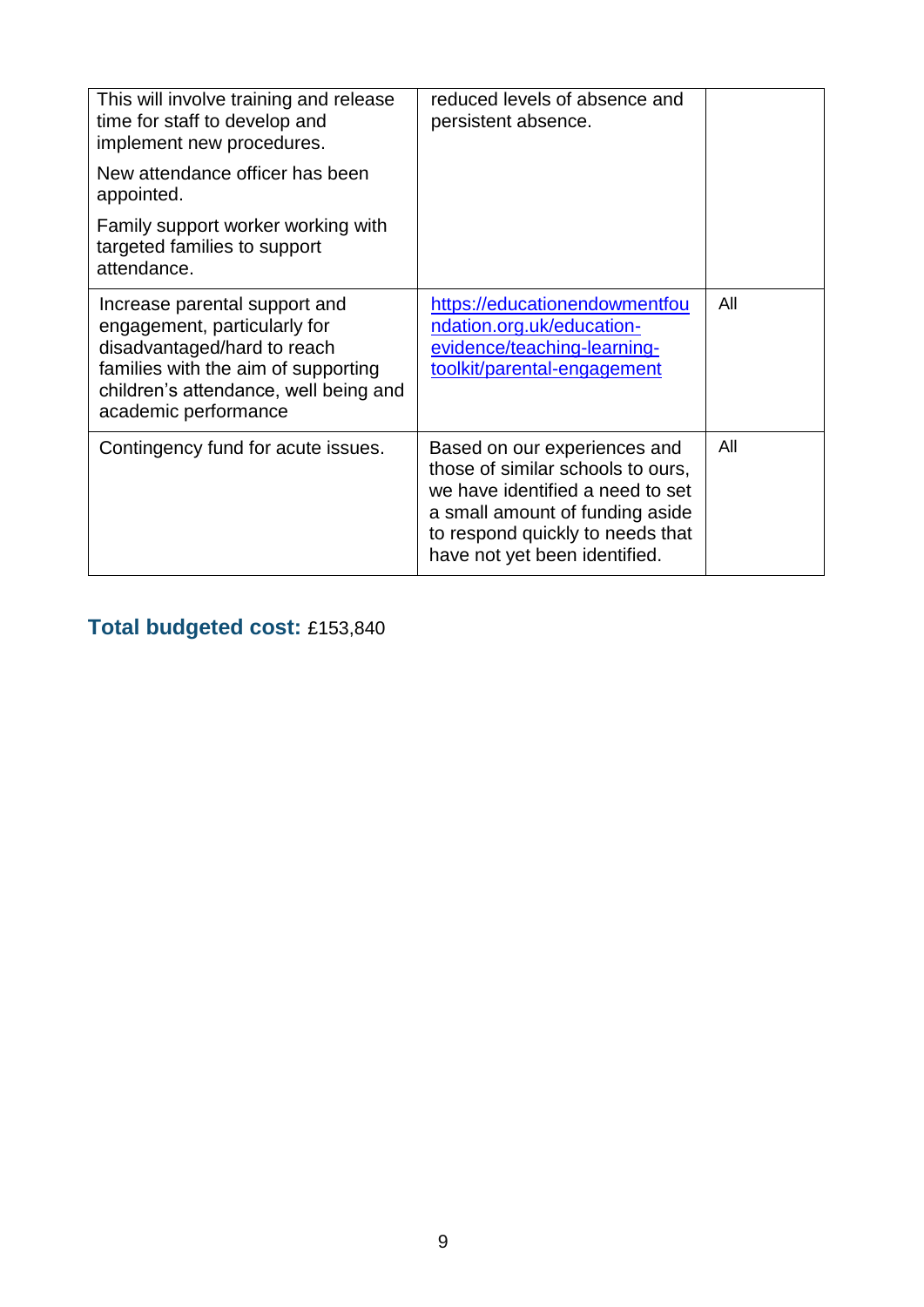# **Part B: Review of outcomes in the previous academic year**

#### **Pupil premium strategy outcomes**

This details the impact that our pupil premium activity had on pupils in the 2020 to 2021 academic year.

Our internal assessments during 2020/21 suggested that the performance of disadvantaged pupils was lower than their peers in all areas of the curriculum.

Our assessment of the reasons for these outcomes points primarily to Covid-19 impact, which disrupted all our subject areas to varying degrees. As evidenced in schools across the country, school closure was most detrimental to our disadvantaged pupils, and they were not able to benefit from our pupil premium funded improvements to teaching and targeted interventions, including our on-going work on learning dispositions and growth mindset to the degree we had intended. The impact was mitigated by our resolution to maintain a high quality curriculum, including during periods of partial closure.

Although overall attendance in 2020/21. At times when all pupils were expected to attend school, absence and persistent absence among disadvantaged pupils was higher than their peers. Attendance is a focus of our current plan.

Our assessments and observations indicated that wellbeing and mental health were significantly impacted last year, primarily due to COVID-19-related issues. The impact was particularly acute for disadvantaged pupils. We used pupil premium funding to provide wellbeing support for all pupils and vulnerable families, through the extended inclusion and pastoral team developed towards the end of the academic year. Targeted interventions were delivered across the school. We are building on that approach with the activities detailed in this plan.